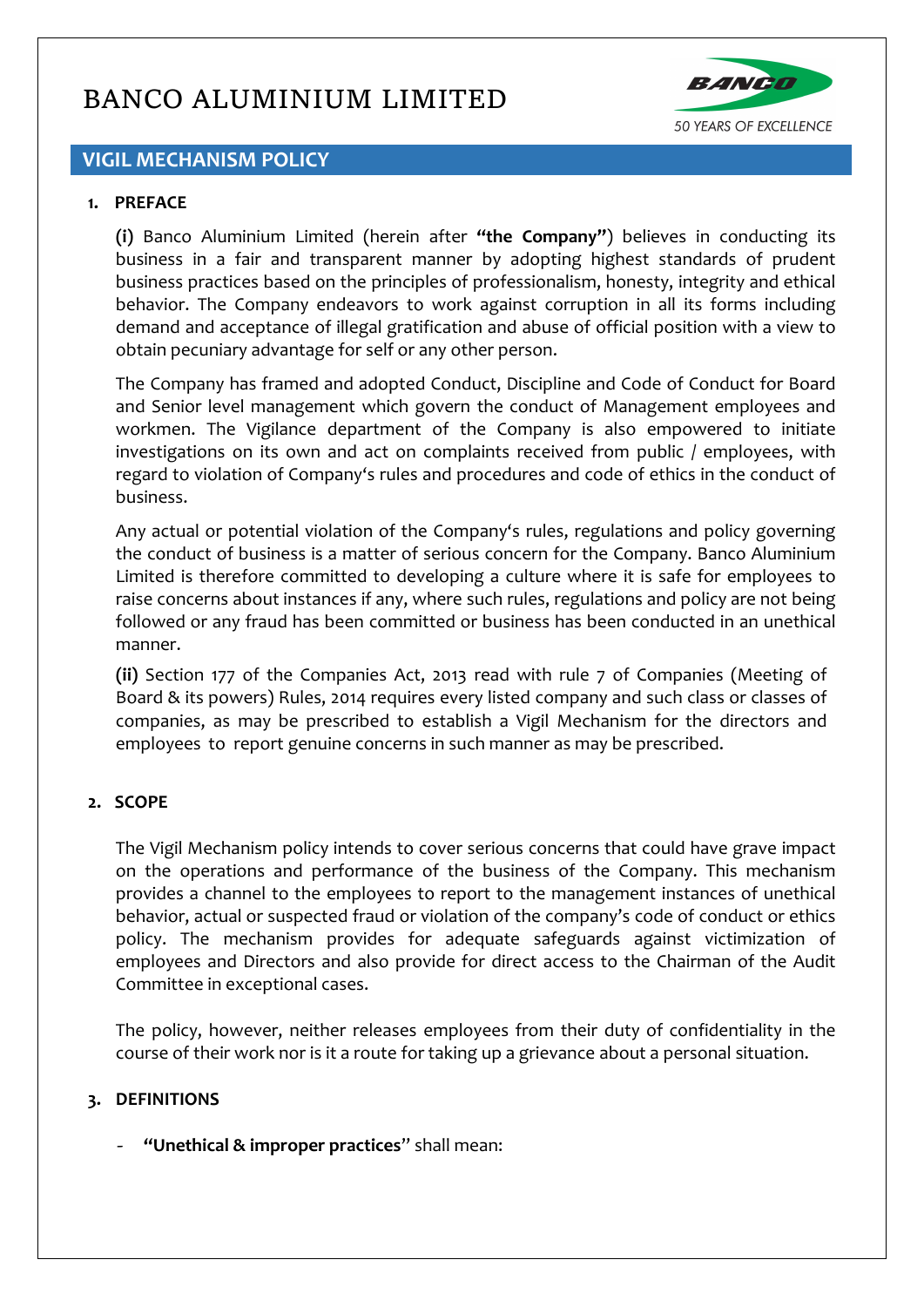

# **VIGIL MECHANISM POLICY**

An act, which does not confirm to approved standard of social and professional behaviour;

- An act, which leads to unethical business practices;
- Improper refers to unethical conduct;
- Breach of etiquette or morally offensive behavior, etc.
- *-* "**Audit Committee**" means a Committee constituted under section 177 of the Companies Act, 2013 read with Rule 7 of the Companies (Meeting of Board and its Power) Rules, 2014 by the Board of Directors of the Company.
- *-* **"Board"** means the Board of Directors of the Company.
- *-* **"Company"** means Banco Aluminium Limited and includes all its offices and branches.
- *-* **"Code"** means Code of Conduct for Directors and Senior Management Personnel of the Company
- *-* **"Subject"** means a person or group of persons against or in relation to whom a Protected Disclosure is made or evidence gathered during the course of an investigation.
- *-* "**Policy or This Policy**" means, "Vigil Mechanism."
- *-* **"Disciplinary Action"** means any action that can be taken on the completion of /during the investigation proceedings including but not limiting to a warning, imposition of fine, Suspension from official duties or any such action as is deemed to be fit considering the gravity of the matter
- *-* **"Protected Disclosure**" means a concern raised by an employee or group of employees of the Company, through a written communication and made in good faith which discloses or demonstrates information about an unethical or improper activity with respect to the Company. However, the Disclosures should be factual and not speculative or in the nature of an interpretation / conclusion and should contain as much specific information as possible to allow for proper assessment of the nature and extent of the concern.

### **4. ELIGIBILITY**

All Employees are eligible under this policy to make Protected Disclosures under the Policy in relation to matters concerning the Company.

### **5. GUIDING PRINCIPLES**

To ensure that this Policy is adhered to and to assure that the concerned will be acted upon seriously, the Company will;

- *-* Ensure that the Complainant are not victimized for doing so.
- *-* Treat instances of unethical behavior, actual or suspected fraud or violation of the company's code of conduct or ethics policy as a serious matter, including initiating disciplinary action on person/(s).
- *-* Ensure complete confidentiality.
- *-* Not attempt to conceal evidence of the Protected Disclosure.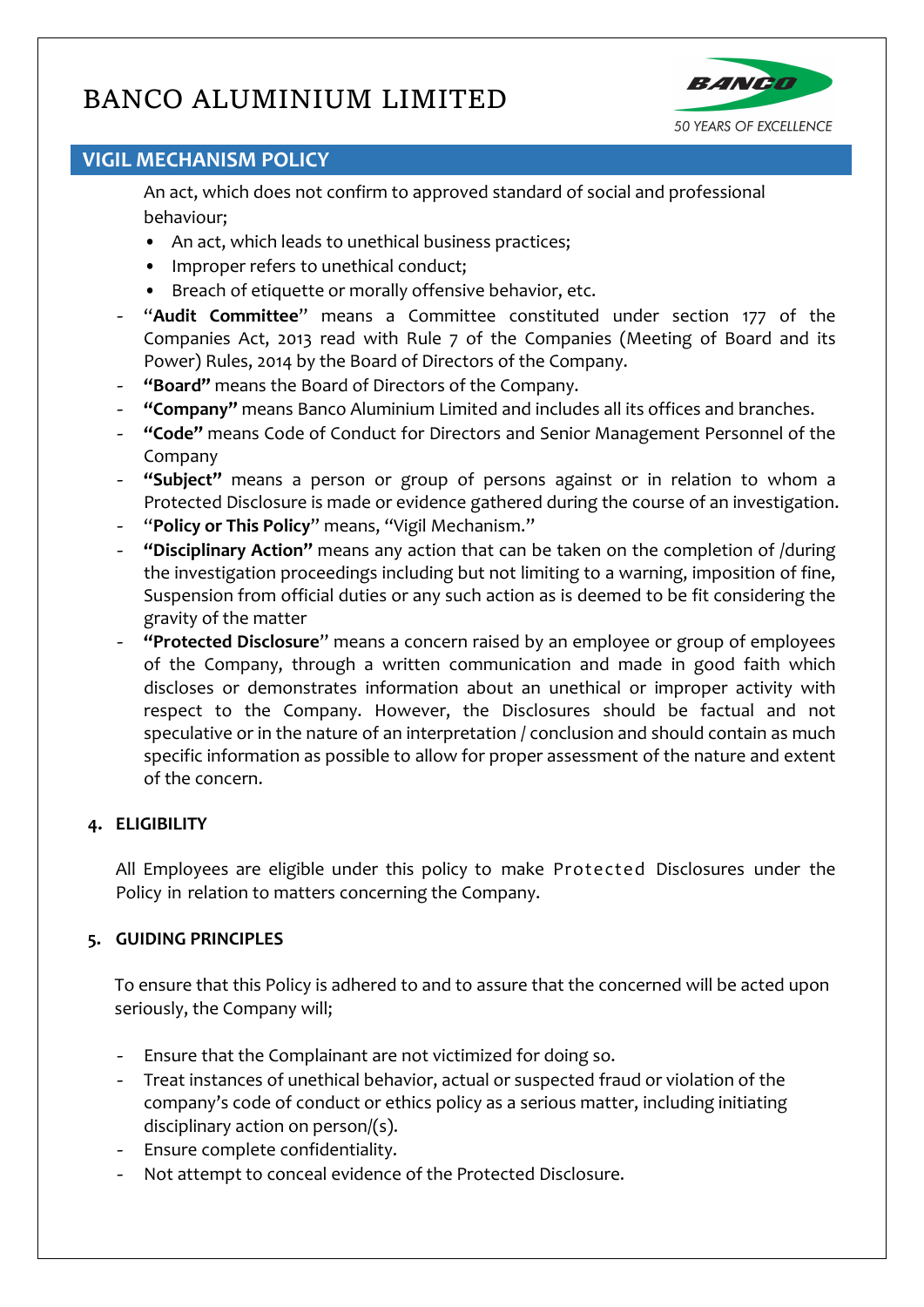

# **VIGIL MECHANISM POLICY**

- *-* Take disciplinary action, if any one destroys or conceals evidence of the Protected Disclosure made/to be made.
- *-* Provide an opportunity of being heard to the persons involved especially to the Subject.

# **6. RECEIPT AND DISPOSAL OF PROTECTED DISCLOSURES**:

All Protected Disclosures should be reported in writing by the complainant as soon as possible after he/ she becomes aware of the same so as to ensure a clear understanding of the issues raised and should either be typed or written in a legible handwriting in English/ Hindi/ any local language.

The Protected Disclosure should be submitted in a closed and secured envelope and should be super scribed as "Protected disclosure under the Vigil Mechanism policy". Alternatively, the same can also be sent through email with the subject "Protected disclosure under the Vigil Mechanism policy".

*-* All Protected Disclosure should be addressed to :

Name and Address - Shri Hemendra C Patel, Wholetime Director Banco Aluminium Limited Bil, Near Bhaili Railway Station, Padra Road, Vadodara - 391 410 Email- [pers@bancoaluminium.com](mailto:pers@bancoaluminium.com)

*-* Protected Disclosure related to Wholetime Director should be addressed to:

Name and Address - Shri Kush Vimal Patel, Managing Director Banco Aluminium Limited Bil, Near Bhaili Railway Station, Padra Road, Vadodara - 391 410 Email- [kushvp@gmail.com](mailto:kushvp@gmail.com)

*-* Protected Disclosure related to Chairman & Managing Director should be addressed to:

Name and Address - Shri Pravinchandra G Shah, Chairman of Audit Committee Banco Aluminium Limited Bil, Near Bhaili Railway Station, Padra Road, Vadodara - 391 410 Email- [kalpitpshah@rediffmail.com](mailto:kalpitpshah@rediffmail.com)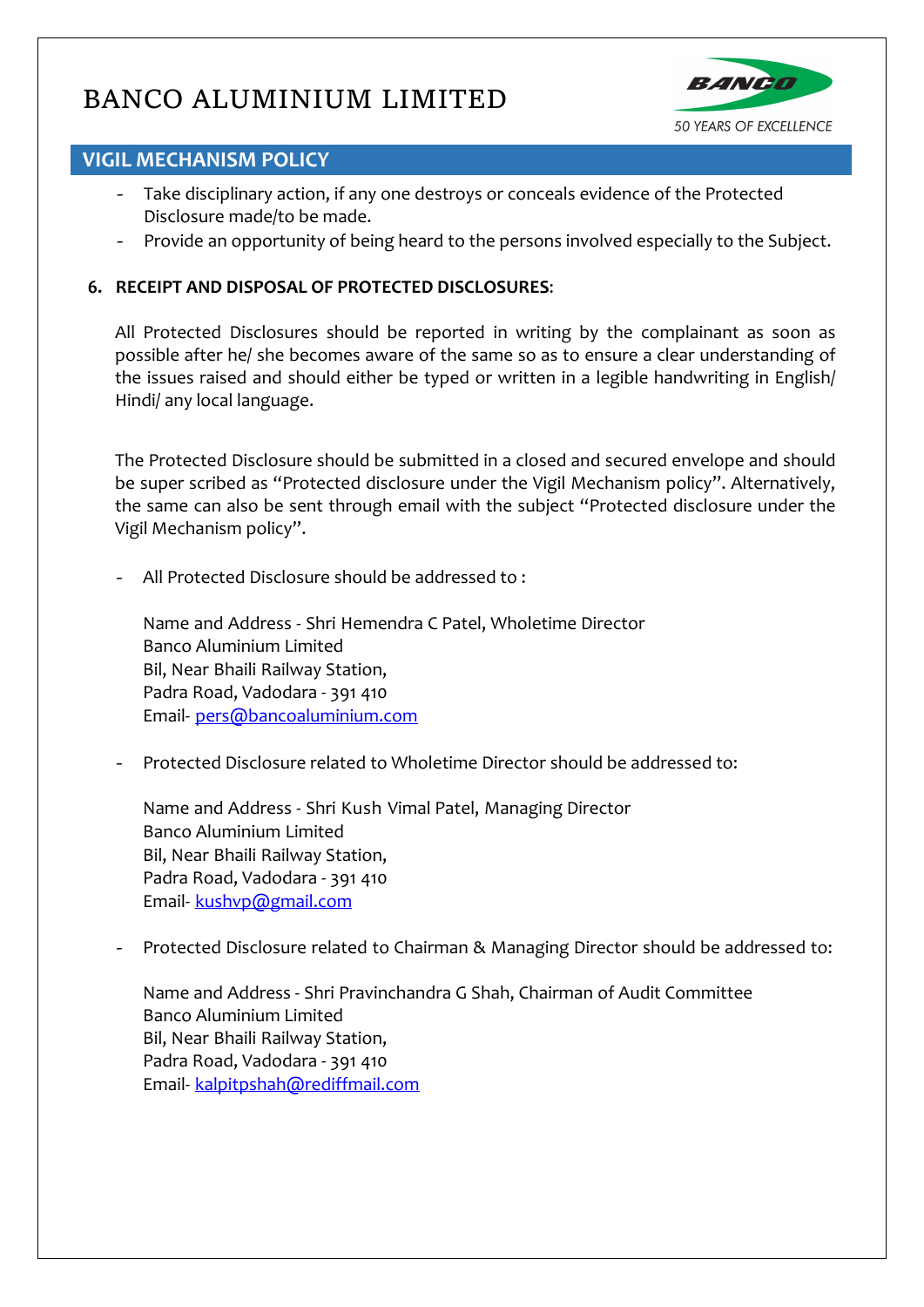

# **VIGIL MECHANISM POLICY**

### **7. ACTION ON RECEIPT & DISPOSAL OF PROTECTED DISCLOSURES**

On receipt of the protected disclosure the Chairman of the Audit Committee, as the case may be, shall make a record of the Protected Disclosure and also ascertain from the complainant whether he was the person who made the protected disclosure or not. He shall also carry out initial investigation either himself or by involving any other Officer of the Company or an outside independent agency before referring the matter to the Audit Committee of the Company for further appropriate investigation and needful action. The record will include:

- *-* Brief facts; Whether the same Protected Disclosure was raised previously by anyone, and if so, the outcome thereof;
- *-* Details of actions taken by Officer for processing the complaint
- *-* Findings of the Audit Committee
- *-* The recommendations of the Audit Committee/other action(s)
- *-* The Audit Committee, if deems fit, may call for further information or particulars from the complainant.

#### **8. INVESTIGATION**

All Protected Disclosures under this policy will be recorded and thoroughly investigated. The Audit Committee may investigate and may at its discretion consider involving any other Officer ofthe Company and/ or an outside agency for the purpose of investigation.

- *-* Subject(s) will normally be informed in writing of the allegations at the outset of a formal investigation and have opportunities for providing their inputs during the investigation.
- *-* Subject(s) have a right to consult with a person or persons of their choice.
- *-* Subject(s) have a responsibility not to interfere with the investigation. Evidence shall not be withheld, destroyed.
- *-* Subject(s) have a right to be informed of the outcome of the investigations
- *-* The investigation shall be completed normally within 60 days of the receipt of the Protected Disclosure and is extendable by such period as the Audit Committee deems fit.

### **9. DECISION:**

If an investigation leads the Chairman of the Audit Committee to conclude that an improper or unethical act has been committed, the Chairman of the Audit Committee shall recommend to the management of the Company to take such disciplinary or corrective action as he may deem fit.

In case the Subject is the Chairman of the Company, the Chairman of the Audit Committee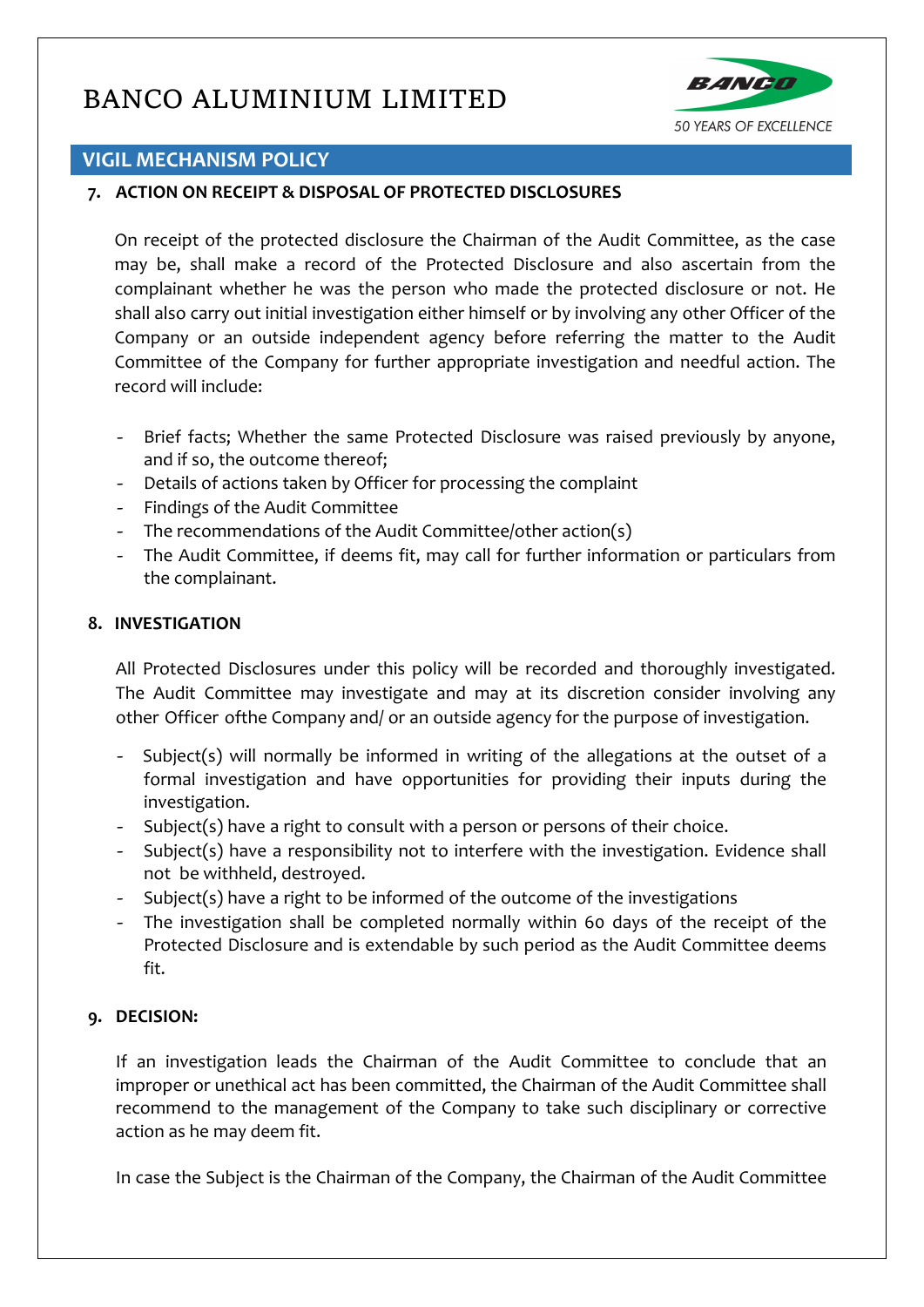

# **VIGIL MECHANISM POLICY**

after examining the Protected Disclosure shall forward the protected disclosure to other members of the Audit Committee if deemed fit. The Audit Committee shall appropriately and expeditiously investigate the Protected Disclosure.

If the report of investigation is not to the satisfaction of the complainant, the complainant has the right to report the event to the appropriate legal or investigating agency. A complainant who makes false allegations of unethical improper practices or about unethical behaviour of the subject to the Audit Committee shall be subject to appropriate disciplinary action in accordance with the rules, procedures and policies of the Company.

#### **10. REPORTING**

The officer in charge shall submit a report to the Chairman of the Audit Committee on a regular basis about all Protected Disclosures referred to him/her since the last report together with the results of investigations, if any.

#### **11. CONFIDENTIALITY**

The complainant, Members of Audit Committee, the Subject and everybody involved in the process shall:

- *-* Maintain confidentiality of all matters under this Policy.
- *-* Discuss only to the extent or with those persons as required under this policy for completing the process of investigations.
- *-* Not keep the papers unattended anywhere at any time.
- *-* Keep the electronic mails / files under password.

### **12. PROTECTION**

- *-* The identity of the complainant shall not be revealed.
- *-* The Complainant shall not be subjected to victimization due to the fact that he had filed a complaint under this policy
- *-* Protection under this policy would not mean protection against disciplinary action arising out of false, motivated or vexatious complaint made by the complainant.
- Any other employee assisting in the investigation or furnishing evidence in respect of complaint shall also be protected.

### **13. GRIEVANCE**

If the Complainant feels aggrieved with the final action taken on his complaint or if he feels that the protection, which is entitles to has not been provided, then he may make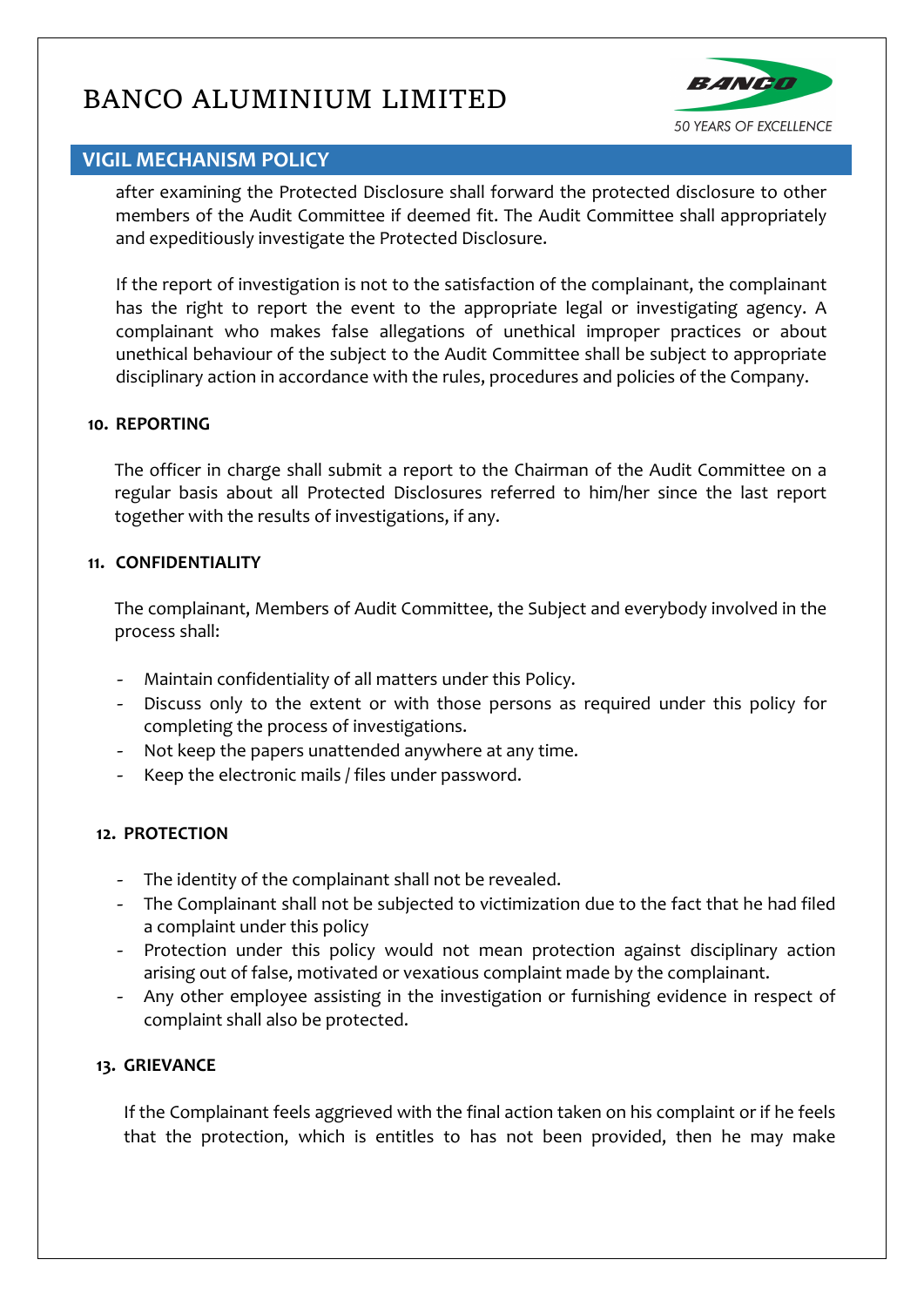

# **VIGIL MECHANISM POLICY**

representation in writing of his grievance to the Chairman, Audit Committee, who will take such actions as may be considered necessary to redress the grievance.

#### **14. AMENDMENT**

The Policy can be amended or abrogated at any time with the approval of the Board of Directors of Banco Aluminium Limited.

**Kush V Patel F&A Department Managing Director 20/05/2022**